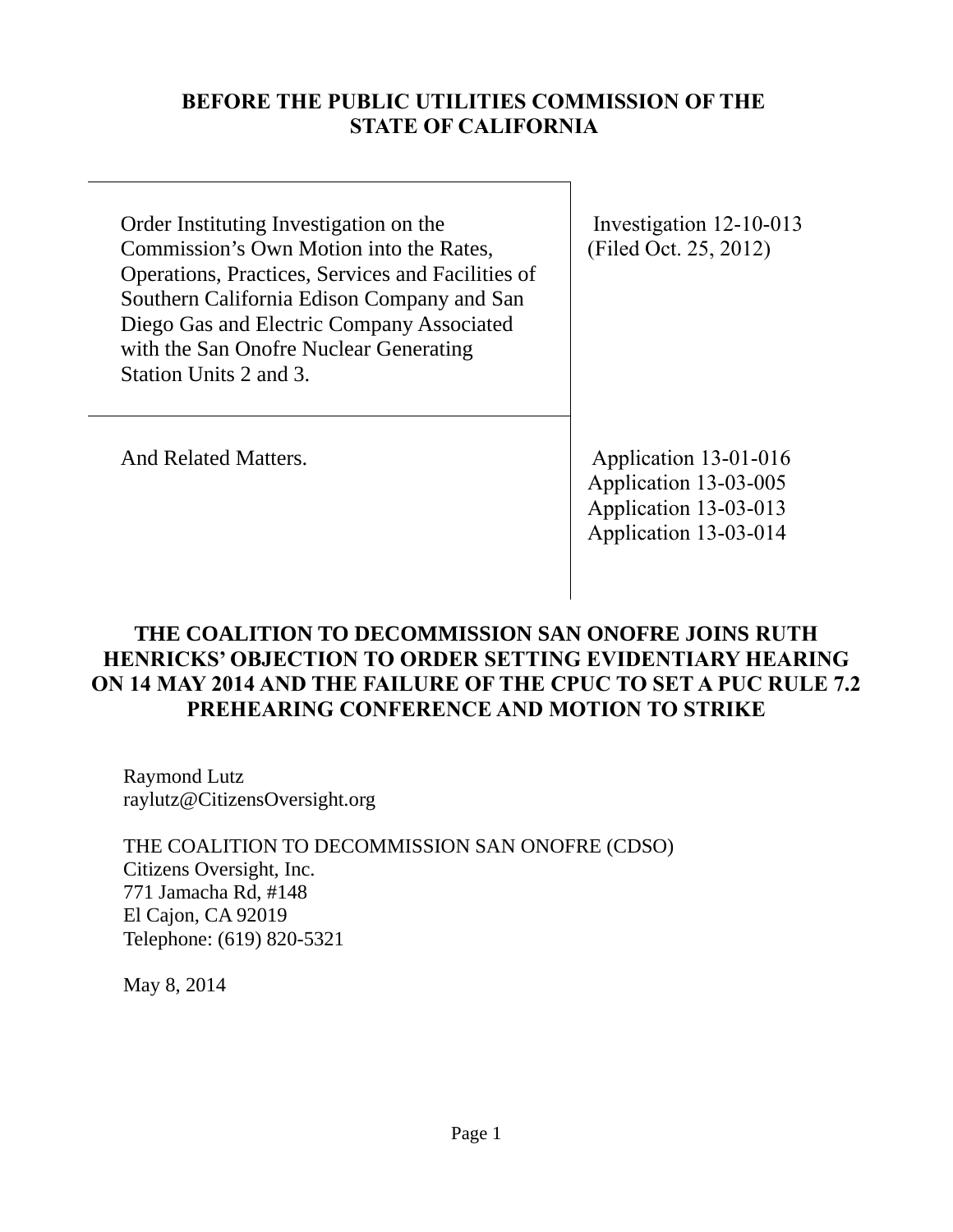#### **CDSO JOINING HENRICKS OBJECTION**

On May 6, 2014, counsel for Ruth Henricks, a party to the SONGS OII proceeding I.12-10-013, submitted the document entitled "Ruth Henricks' Objection To Order Setting Evidentiary Hearing On 14 May 2014 And The Failure Of The CPUC To Set A PUC Rule 7.2 Prehearing Conference."

The Coalition to Decommission San Onofre (CDSO) hereby joins with HENRICKS in this objection, and the text of that document is hereby incorporated by reference.

Unfortunately, we are witnessing an almost obscene abortion of the investigation into the unprecedented failure at SONGS which resulted in abandonment of the plant. The actions of SCE must be presumed to be imprudent absent any attempt on their part to defend their actions. Instead of the important Phase 3 investigation, the Commission now proposes a half-day hearing, which is being held apparently only to be able to say that a hearing was held, and nothing more. Meanwhile, the proposal means that \$3.3 billion will be inappropriately charged to the unwitting energy customer. The bailout of SCE for its imprudent management should not occur, and we demand that if the utility wishes to settle, that all parties should be included and the process guided by a set of constraints, and probably using the services of a magistrate judge.

## **INCLUDING OUR FORMER "OPPOSITION" DOCUMENT**

As we have already filed an objection to the process, we will refer to that here to make sure all our issues are preserved in our objection. That document was entitled "The Coalition To Decommission San Onofre's Opposition To Joint Motion Of Southern California Edison Company (U 338-E), San Diego Gas & Electric Company (U 902-E), The Utility Reform Network, The Office Of Ratepayer Advocates, Friends Of The Earth, And The Coalition Of California Utility Employees For Adoption Of Settlement Agreement<sup>"[1](#page-1-0)</sup> because it probably should have been called an "objection" rather than "opposition." With that correction in mind, we incorporate all the language of that document by reference.

## **MOTION TO STRIKE ALL TESTIMONY AND DOCUMENTS NOT INCLUDED IN SCOPE OF THE EVIDENTIARY HEARING**

It seems the scope of the half-day evidentiary hearing will be restricted to the proposed settlement document which the proponents say is not open for any modification, which is included as Attachment 1 to the "Joint Motion Of Southern California Edison Company (U 338-E), San Diego Gas & Electric Company (U 902-E), The Utility Reform Network, The Office Of Ratepayer Advocates, Friends Of The Earth, And The Coalition Of California Utility Employees For Adoption Of Settlement Agreement," (the "Motion to Adopt"). In particularly, the hearing scope apparently does not include the larger questions posed by the Motion to Adopt, and in particular, the "Proposed Findings of Fact" included in the Motion to Adopt.

<span id="page-1-0"></span><sup>1</sup> Available at http://www.copswiki.org/Common/M1421